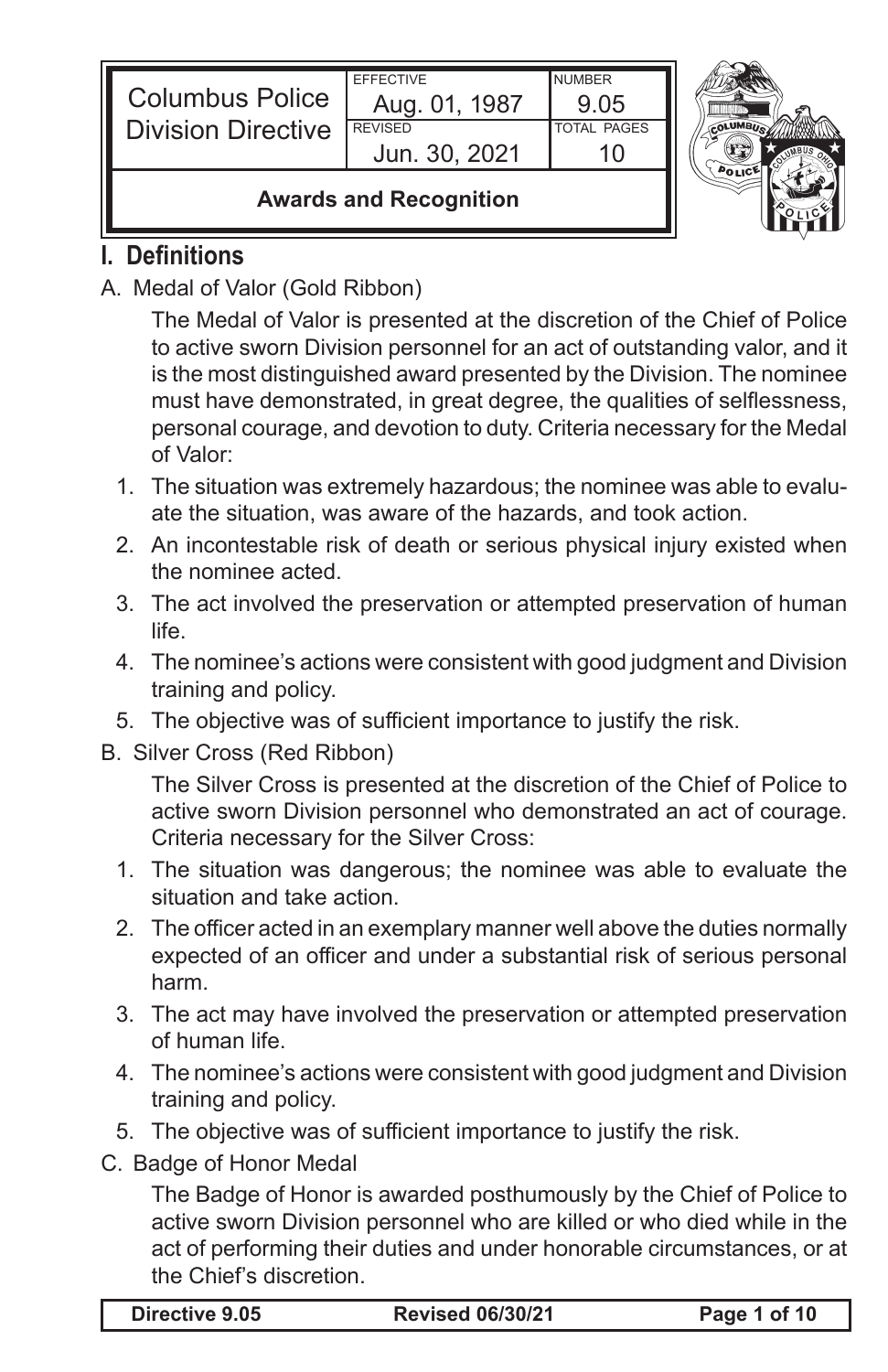D. Purple Heart (Purple Ribbon)

The commendation awarded to active Division personnel who, while in the performance of duty:

- 1. Sustained an injury, which would constitute serious physical harm as defined by the Ohio Revised Code, and was the result of an intentional criminal assault, such as a shooting, stabbing, bludgeoning, or pummeling.
- 2. *Were* victim*s* of an intentional criminal assault, such as a shooting, stabbing, or bludgeoning, but due to the use of Division-issued protective equipment, did not sustain injuries that would constitute serious physical harm.
- E. Distinguished Service Medal (Blue & Gray Ribbon)

The commendation awarded to active sworn Division personnel who performed an act in the line of duty at a risk of personal harm. The act must have been performed under complicated or hazardous conditions, during which the officer used excellent judgment in accomplishing a specific police mission.

F. Medal of Merit (White Ribbon)

The commendation awarded to active Division personnel who:

- 1. Demonstrated a high degree of personal initiative.
- 2. Performed substantially above normal requirements in an exemplary manner.
- 3. Contributed significantly to the achievement of law enforcement goals.
- 4. Received five Special Commendation Awards (automatic consideration).
- 5. Performed an act which preserved or attempted to preserve a human life with a significant risk of personal harm above and beyond the criteria for the First Aid/Lifesaving Award.
- G. Blue Star (Blue Ribbon)

The commendation awarded to active Division personnel who, while in the performance of duty:

- 1. Sustained an injury which constituted serious physical harm as defined by the Ohio Revised Code, but did not meet the standard set forth for the Purple Heart Award.
- 2. Died as a result of natural causes or a traffic crash and under honorable conditions.
- H. Special Commendation (Blue & Gold Ribbon)

The commendation awarded to active Division personnel who distinguish themselves by:

- 1. Improving an administrative or tactical procedure within the Division.
- 2. Fostering a successful community affairs program.
- 3. Performing a valuable police service that demonstrated special faithfulness or perseverance.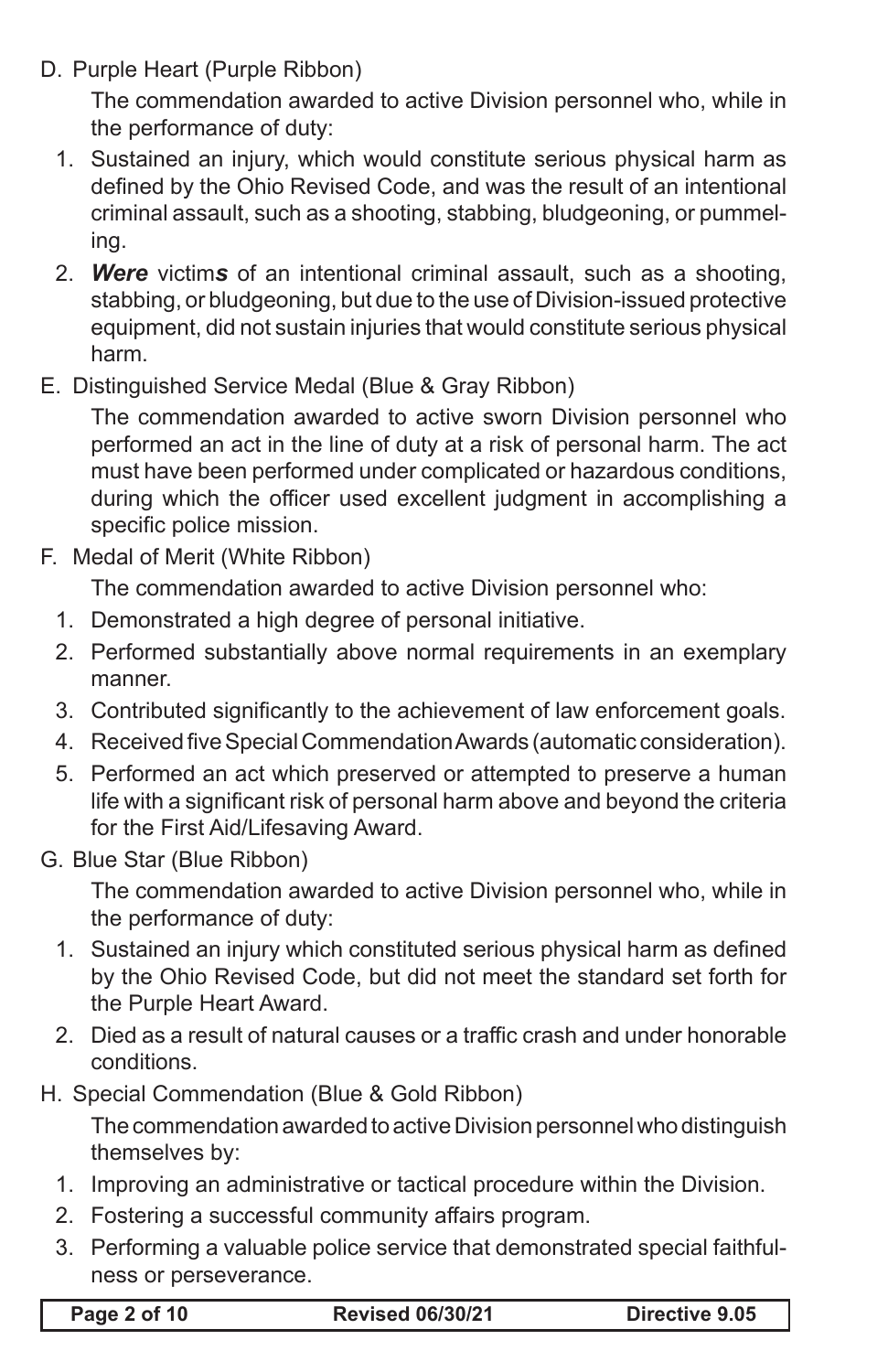- 4. Effecting an arrest for a second-degree felony or higher without prior information from an outside source. This does not include subsequent charges filed due to evidence found during an inventory search or searches subsequent to an arrest.
- Note: Columbus Division of Fire personnel and law enforcement, fire, and EMS personnel from foreign jurisdictions who responded via mutual aid should be considered for the Special Commendation when their performance directly contributed to the effective operation of the Columbus Division of Police.
- I. First Aid/Lifesaving Award (Red & White Ribbon)

The commendation awarded to active Division personnel who take action to save or attempt to save the life of another, but the action does not meet the standard for the Medal of Merit.

- 1. These actions may include administering tactical first-aid, performing CPR or the Heimlich maneuver, or de-escalating a suicidal individual to reduce or remove harm.
- 2. The commendation is also awarded to active Division personnel who administer an opioid reversal agent, such as Naloxone, to a suspected overdose victim.
	- a. First award (Ribbon)*:* The first incident in which the employee administered an opioid reversal agent to a suspected overdose victim.
	- b. Second and subsequent awards (Star for ribbon)*:* The tenth incident in which the employee administered an opioid reversal agent and each additional tenth incident after receiving the first award.
	- c. The number of incidents involving an opioid reversal agent administration will be tracked by the *TRACT* Lieutenant.
- J. Citizen Commendation

The commendation awarded to citizens who distinguish themselves by the performance of a heroic act involving great personal hazard.

K. Meritorious Public Service

The commendation awarded to citizens for contributing to the success of a police program in the area of traffic safety, crime prevention, or community relations.

L. Latent Evidence Award (Black & Gold Ribbon)

The commendation awarded to active sworn Division personnel assigned to the Patrol Subdivisions who distinguish themselves by:

1. Securing, collecting, and submitting latent evidence that results in the identification of, and either the apprehension of or the filing of charges on, the person(s) responsible for a felony offense.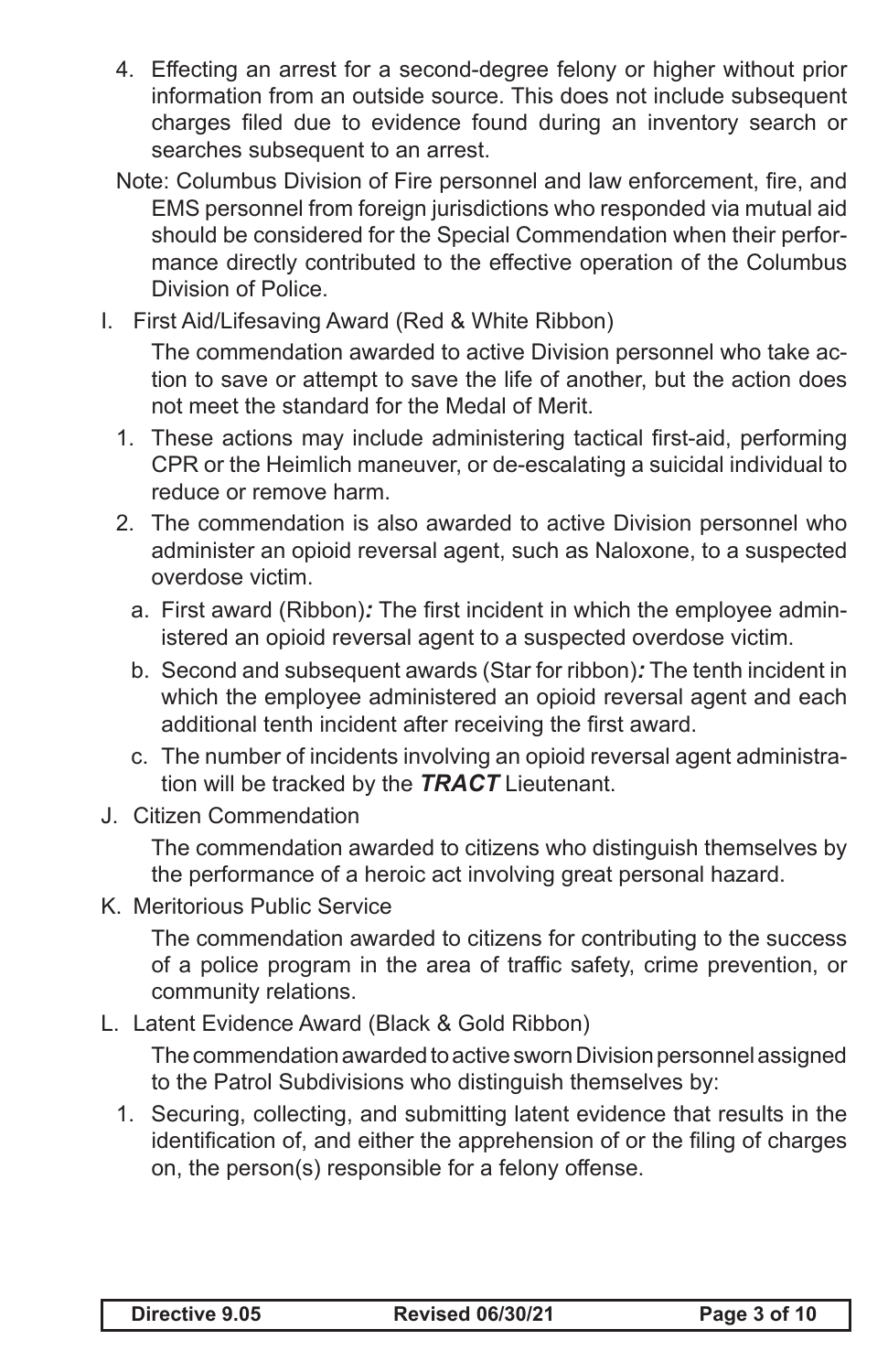M. Field Training Officer (FTO) Award (Red, White & Blue Ribbon)

The commendation awarded to active sworn Division personnel who have served as an FTO for probationary Patrol officers.

- 1. First award (Ribbon)*:* The completion of four probationary officer training phases.
- 2. Second and subsequent awards (Star for *R*ibbon) Each additional four probationary Patrol officer training phases completed.
- N. Safe Driving Award (Dark Green Ribbon)

The commendation awarded to active sworn Division personnel who spend the majority of their duty hours driving a marked vehicle and while on duty have not had an at-fault accident within the specified time frame.

- 1. First award (Ribbon)*:* Five consecutive years of driving without an at-fault accident after graduating from the training academy.
- 2. Second and subsequent awards (Star for *R*ibbon)*:* Five consecutive years of safe driving without an at-fault accident after receiving a previous award.
- O. Safe Flying Award (Navy Blue & White Ribbon)

The commendation awarded to active sworn Division personnel assigned to the Helicopter Unit who have attained the required number of errorfree flight hours as a commercial pilot for the Division as outlined in the Helicopter Unit's Standard Operating Procedures manual and described below:

- 1. First award (Certificate and *R*ibbon)*: 1,500* flight hours as a commercial pilot for the Division without any incidents due to pilot error, including "hot starts," as determined by the Aviation Safety Board.
- 2. Second award (Certificate and *S*tar for *R*ibbon)*: 2,500* flight hours of safe flying by the addition of *1,000* flight hours without any incidents of pilot error from the end date of the first award.
- 3. Third and subsequent awards (Certificate and *S*tar for *R*ibbon)*: 2,500*  flight hours without any incidents of pilot error after receiving a previous award.

## *Note: Flight hours earned as a private pilot for the Division, before earning a commercial pilot rating, shall be included when determining award eligibility.*

P. Physical Fitness Award (Green & White Ribbon)

The commendation awarded to active sworn Division personnel who complete the physical fitness test and achieve either a Level II or III rating as outlined in the appropriate collective bargaining agreement.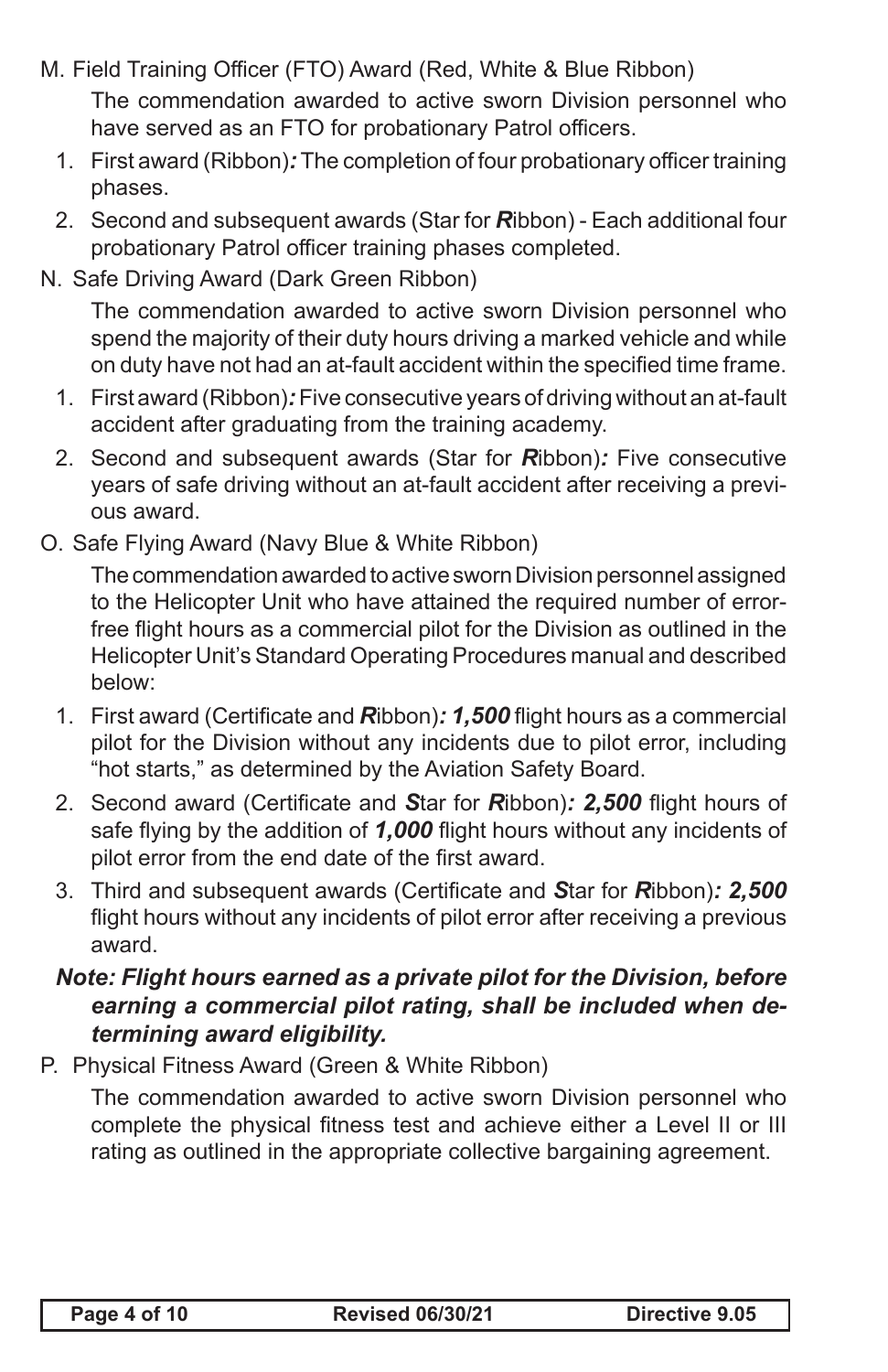### Q. Senior Patrol Officer - Bill Smith Memorial Award

The police officer with the most seniority working a uniformed precinct assignment in Patrol shall be awarded badge #1 and have his or her name engraved on the plaque displayed in Police Headquarters. The officer shall meet the following criteria:

- 1. Has spent a minimum of 15 years in a uniformed patrol zone assignment.
- 2. Has served in a patrol zone assignment for the five consecutive years immediately prior to becoming eligible for the award.
- 3. Is working in a regular duty status or marked on non-extended injury leave.
- 4. Has no sustained departmental charges in the past four years.
- 5. Has two or fewer written reprimands (non-driving related) in the previous two years.
- 6. Is not currently under investigation where discipline could result in departmental charges or a written reprimand.
- R. Police Officer of the Month Award

The award presented to a sworn Division employee who has distinguished him or herself in one or more of the following ways:

- 1. Exemplifies the Division's Core Values and Code of Ethics.
- 2. Demonstrates dedication and performance above and beyond what is normally expected of the assignment.
- 3. Performs in a particularly exceptional manner during a specific incident or on a specific project.
- 4. Performs and contributes in a consistent and exceptional manner over an extended period.
- 5. Engages the community and/or volunteers on and off-duty.
- 6. Demonstrated excellent decision-making that saved a life or prevented a disastrous outcome.
- 7. Presented an innovative idea that resulted in better service to the community.
- S. Civilian of the Quarter Award

The award presented to a civilian Division employee who has distinguished him or herself in one or more of the following ways:

- 1. Exemplifies the Division's Core Values and Code of Ethics.
- 2. Demonstrates dedication and performance above and beyond what is normally expected of the assignment.
- 3. Performs and contributes in a consistent and exceptional manner over an extended period.
- 4. Displays exceptional rapport with all Division peers and supervisors.
- 5. Engages the community and/or volunteers on and off duty.
- 6. Presented an innovative idea that resulted in better productivity, efficiency, or service.

| Directive 9.05 |  |
|----------------|--|
|----------------|--|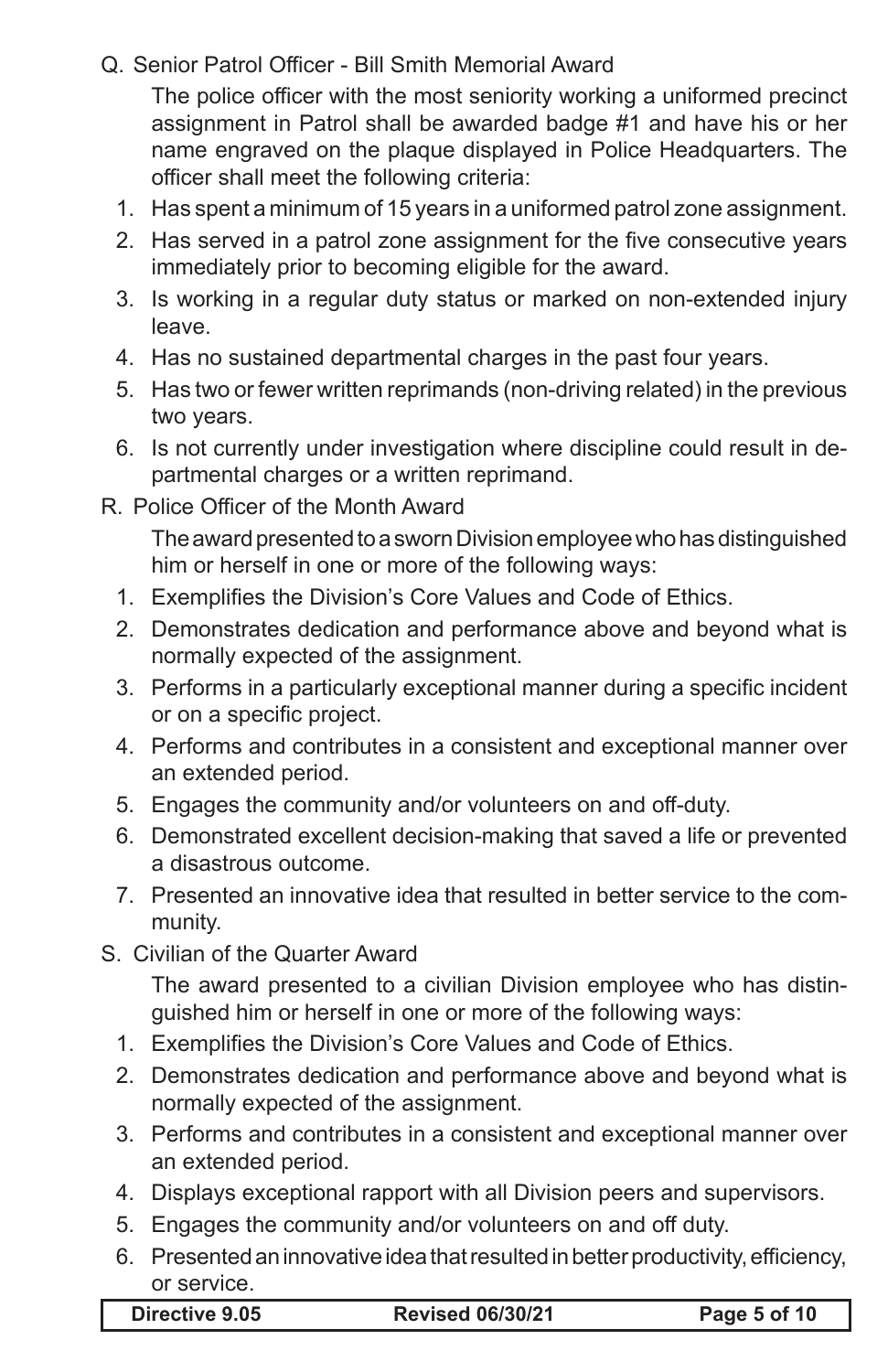# **II. Policy Statements**

- A. An Award Recommendation, form A-15, may be submitted for an award listed in Section*s* I, A through *I,* L (excluding C) by a Division employee who has firsthand knowledge of, but was not directly involved in, the action(s) that resulted in the nomination.
- Note: Incidents involving the administration of an opioid reversal agent, such as Naloxone, shall be tracked by the *TRACT* Lieutenant, and the First Aid/ Lifesaving Award shall be awarded as outlined in Section I,I,2. No Award Recommendation form is required.
- B. An award nomination shall not be considered more than 90 days after the date the incident occurred, with the following exceptions:
	- 1. The incident from which the nomination originated involves a criminal or administrative investigation that requires more than 90 days to complete, and
	- 2. A letter requesting a time extension is submitted by the nominator, or
	- 3. The nominator includes an explanation in the Award Recommendation form narrative detailing the reason(s) for the submission delay.
- C. The nominator shall ensure that there is sufficient information to justify the requested award, shall articulate in the nomination narrative how all of the required criteria have been met for each nominee, and should have the nominee(s) review the Award Recommendation form for thoroughness and accuracy prior to submission.
- D. The nominator shall include all pertinent information in the narrative of the Award Recommendation form regarding the incident to include:
	- 1. Specific action(s) of each nominated individual
	- 2. Incident number or electronic report number, if applicable
	- 3. Suspect(s) and victim(s) name(s)
	- 4. Court case number(s) and current status
	- 5. Fire/Medic/EMS report, if applicable
	- 6. Letters and supporting documents from other agencies or sources, if applicable
	- 7. For the Purple Heart and Blue Star awards, indicate that the employee sustained serious physical harm as defined by the ORC, if applicable
	- Note: Do not attach copies or include any electronic incident reports, criminal complaints, Arrest Information forms, medical documentation forms, or personal medical information with the Award Recommendation form.
- E. If the award nominator or nominee believes the final decision is not appropriate, or if new facts or information have been discovered that were not available at the time of the original submission, he or she may appeal by forwarding a letter through his or her chain of command to the Chief of Police within fourteen days of receipt of notification from the Awards Committee Coordinator advising of the committee's vote.

| Page 6 of 10 |  |  |
|--------------|--|--|
|--------------|--|--|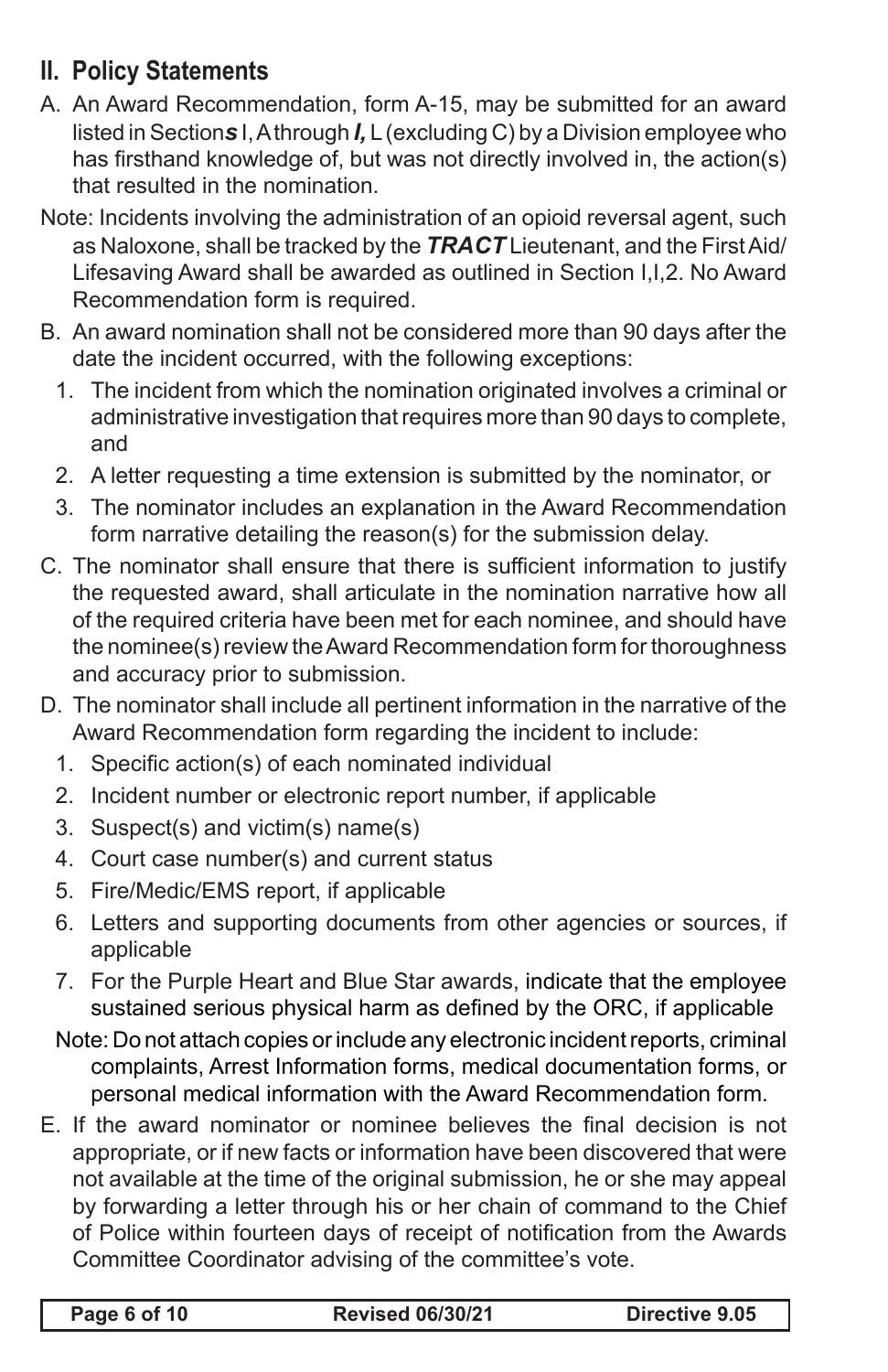- F. No active Division personnel shall be considered for a Division medal if their actions were negligent, improper, or a violation of Division Directives unless otherwise approved by the Chief of Police.
- G. Recipients of the Medal of Valor, Silver Cross, Purple Heart, Distinguished Service Medal, Medal of Merit, and Blue Star shall be invited to the annual recognition dinner.
- H. For awards given posthumously, two invitations shall be extended to the immediate family of the Division employee to attend the annual recognition dinner.
- I. Sworn Division supervisors shall evaluate the records of their personnel each January to determine their eligibility for the Safe Driving Award and shall submit nominations to the Awards Committee Coordinator on the Safe Driving Awards Form, A-14, as applicable. All eligible personnel from the same unit should be listed on one form.
- J. Sworn Division personnel involved in an at-fault accident after receiving a Safe Driving Award must drive five consecutive years without an at-fault accident to be eligible for another award. The eligibility time period starts on the date the accident occurred.
- K. Pilots involved in an incident due to pilot error after receiving a Safe Flying Award must attain *2,500* error-free flight hours to be eligible for the next award. The flight hour time period starts on the date the incident occurred. The officer's deputy chief shall give final approval for the award.
- L. Sworn Division personnel may wear the appropriate Physical Fitness ribbon during the year(s) they are eligible.
- M. The Senior Officer Award recipient shall forfeit badge #1 and be ineligible for future reconsideration if he or she:
	- 1. Transfers to a non-Patrol assignment,
	- 2. Sustains departmental charges,
	- 3. Retires from the Division of Police, or
	- 4. Is unable to perform in a regular-duty status for more than six months.
- N. Non-Division Awards and Ribbons
	- 1. Sworn Division personnel who receive the City of Columbus Military Service Medal may wear the approved corresponding ribbon with one optional branch insignia on the ribbon bar, but it shall be placed after any Division-awarded ribbon(s).
	- 2. Uniformed sworn personnel may wear award enameled ribbons received from other law enforcement agencies on the breast pocket under the nameplate as outlined in the "Professional Appearance" directive.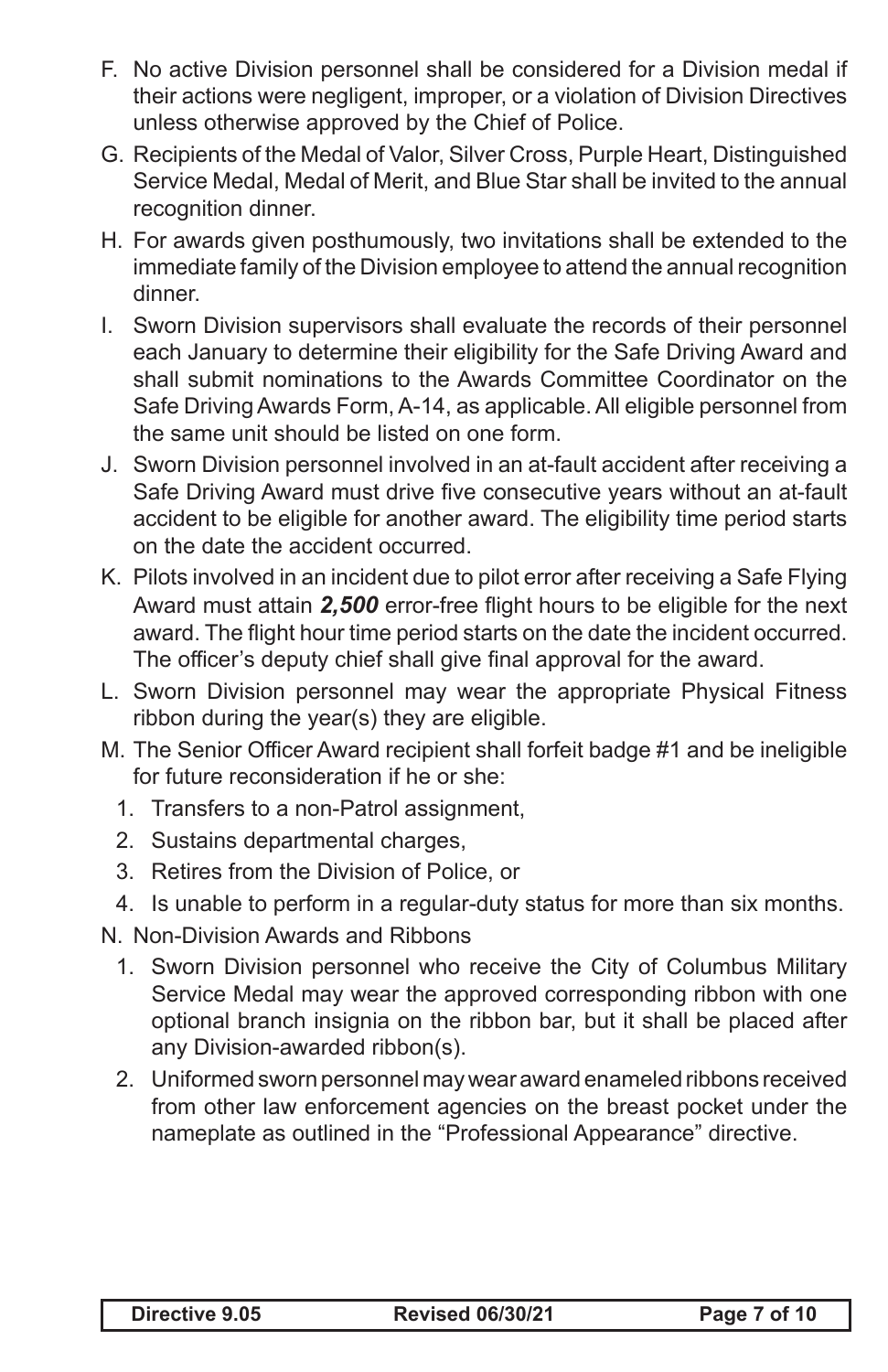# **III. Procedures**

- A. Nominating Personnel
	- 1. Complete an Award Recommendation form in accordance with the above policies and for the awards listed in Section*s* I, A through *I,* L (excluding C and I,2).
		- a. Attempt to coordinate the completion and submission of a single, inclusive nomination for all involved personnel, even when they are from multiple chains of command.
		- b. Send the form through the chain(s) of command to the Police Awards Committee Chairperson.
	- 2. Forward a letter of information through the chain of command explaining why a Division employee should receive either the Officer of the Month or Civilian of the Quarter Award.
	- Note: For all nominations, note if the nominee has any active discipline or if he or she is currently under investigation for misconduct or criminal activity.
- B. Supervisors
	- 1. Verify eligibility
		- a. Safe Driving Award
			- (1) Check the personnel database for the nominee's hire date and assignment history.
			- Note: The five-year time frame starts upon the officer's graduation from the Training Academy.
		- (2) Check the Safe Driving Award Card Info spreadsheet on the intranet under "Fleet Info" that is maintained by the Awards Committee Coordinator for previous Safe Driving Awards.
		- (3) Check the At Fault Accidents spreadsheet on the Division's intranet under "Fleet Info" that is maintained by the Awards Committee Coordinator for sworn Division personnel.
		- b. Safe Flying Award

Review the flying records/logs of the personnel under your immediate command.

- 2. Routing
	- a. Forward Award Recommendation forms for the Medal of Valor and Silver Cross awards through the chain of command to the deputy chief who will send it to the Awards Committee Chairperson.
		- (1) Each supervisor shall include his or her recommendation on the routing sheet for the award that he or she believes is appropriate for each nominated individual within his or her chain of command based on the listed facts/information.
	- b. Forward Award Recommendation forms for the awards listed in Section*s* I,D through *I,*L through the chain of command to the bureau commander who will send the form to the Awards Committee Chairperson.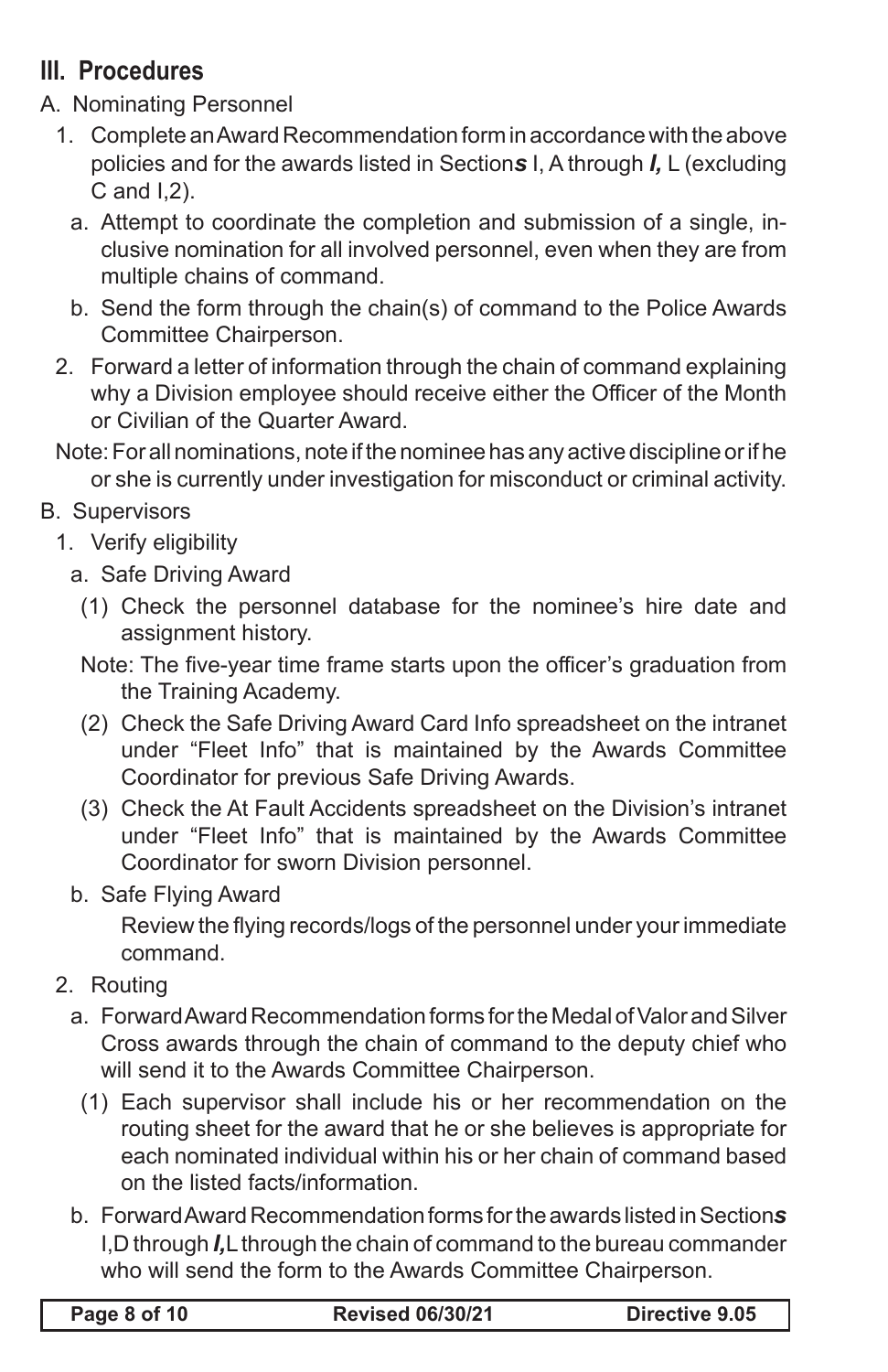- c. Email the Safe Driving Awards Form directly to the Awards Committee Coordinator.
- d. Forward Safe Flying Award nomination letters through the chain of command to the deputy chief for approval, who will forward the letter to the Awards Committee Coordinator.
- e. Forward Police Officer of the Month and Civilian of the Quarter nominations through the chain of command to the bureau commander, who will send it to the Awards Committee Chairperson.

## C. *TRACT* Lieutenant

- 1. Monitor and track the use of opioid reversal agents, such as Naloxone, by sworn Division personnel, and submit a list in March and September of the personnel eligible for the First Aid/Lifesaving Award to the Awards Committee Coordinator that includes *the following*:
	- a. First incident in which a dose was administered.
	- b. Tenth incident in which a dose was administered.
	- c. Each additional tenth incident in which a dose was administered.
- *D.* FTO Coordinator
	- 1. Maintain and update the master list of FTOs and the probationary officers they have coached.
	- 2. Forward a list of FTOs who are eligible for an award to the Awards Committee Coordinator after the completion of the final coaching phase of the current probationary officers.

#### *E.* Police Awards Committee Members

- 1. Review the nominations and either:
	- a. Make an award determination for each individual nominated based on the information provided, or
	- b. Recommend tabling and returning the nomination to the originator for additional information.
- *F.* Awards Committee Coordinator
	- 1. Awards listed in Section*s* I,A through *I,* L (excluding C)
		- a. Record Awards Committee votes and forward nominations for the Medal of Valor and Silver Cross to the Police Awards Committee Chairperson.
		- b. Notify nominators of the Awards Committee's vote via a copy of the routing sheet.
		- c. Notify award nominees of the Awards Committee's decision via a letter/ email, certificate, or copy of the routing sheet.
		- d. Compose narratives for the certificates.
		- e. Schedule and make all necessary preparations for an awards ceremony.
		- f. Assist with the annual recognition dinner.
	- 2. Physical Fitness Award

Receive award recipient information from the contracted testing facility.